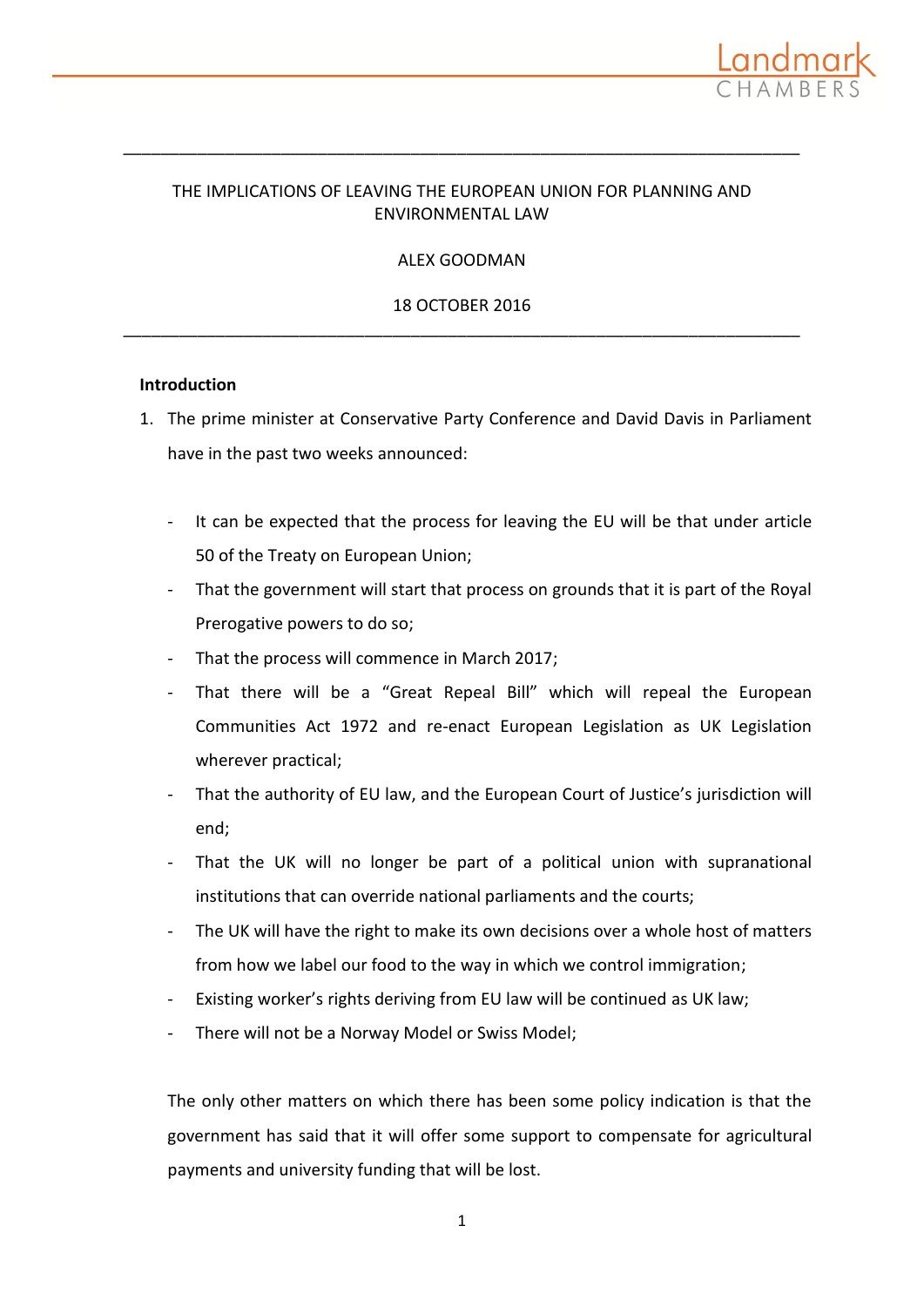

- 2. Taken together, these suggestions indicate that the government's intention is that the UK will in the long run undergo a radical reorganisation of its relationship with the EU. If it is right to read much into what is being said, the current intention at least is that the UK's future relationship will be a closer version of that which Canada hopes to enjoy with the EU. However, it is not considered sensible to read too much into what is a highly fluid and political situation in which the government is resisting clarity or definition and frequently changing position.
- 3. This paper is in three parts:
	- 1. In the first part I suggest that the process for withdrawing from the EU will involve negotiating both a withdrawal treaty (ideally within two years) and some years thereafter a treaty establishing a future relationship between the EU and UK. I suggest there are no automatic consequences of leaving the EU. It is entirely a matter for negotiation and political decision as to how far the UK continues to harmonise and cooperate with the EU and its law or not.
	- 2. In the second part I suggest there is no necessary substantive impact of Brexit on aspects of the UK planning system including for example on climate change policy, environmental impact assessment (EIA), strategic environmental assessment (SEA), habitats conservation or Aarhus. It is a matter for political decision and in part for negotiation whether UK planning and environmental law and policy diverges from or continues to harmonise with EU law following Brexit.
	- 3. In the third part I suggest what I consider to be the most achievable and democratic terms for the withdrawal treaty. In my view the withdrawal treaty should effect a fairly narrow Brexit for a transition period so as to allow for informed consideration of the basis of a future relationship over many years. A future relationship can learn from (though not imitate) Norway's relationship with the EU. The UK should continue to harmonise its law with EU environmental law following withdrawal from the EU.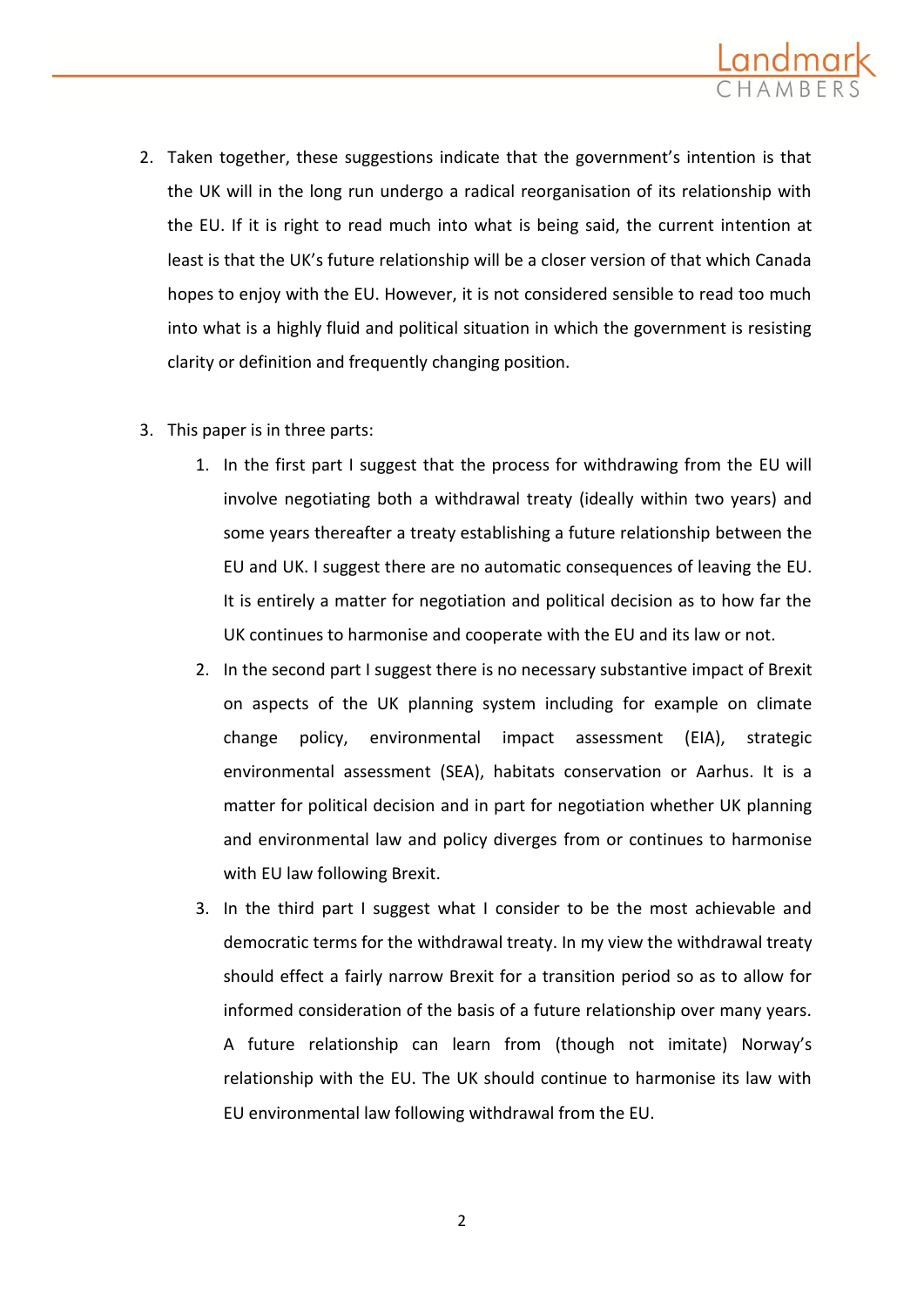

# **Part 1: The Withdrawal Process**

4. Article 50 (1) and (2) of the Treaty on European Union provide (in part)

"1. Any Member State may decide to withdraw from the Union in accordance with its own constitutional requirements.

2. A Member State which decides to withdraw shall notify the European Council of its intention. In the light of the guidelines provided by the European Council, the Union shall negotiate and conclude an agreement with that State, setting out the arrangements for its withdrawal, taking account of the framework for its future relationship with the Union."

In my view this implies that the withdrawal process will involve broadly four stages:

- 1. The UK decides to leave the EU in accordance with its own constitutional arrangements (article 50(1)). This has not yet occurred, as the government had to admit with some embarrassment in the High Court last week.
- 2. The UK gives notice to the European Council of its intentions to leave the EU pursuant to article 50(2) of the TEU.
- 3. The EU will then negotiate and conclude a withdrawal agreement. This has to be agreed by qualified majority of the European Council (Heads of State); the threshold being roughly two thirds (of countries and overall population). It is implicit within article 50(2) that the withdrawal treaty will address the terms of withdrawal, but that a separate and subsequent treaty will have to address the future relationship with the EU. The likelihood is therefore that the withdrawal treaty will establish a transitional period and a set of transitional arrangements pending the conclusion of a future treaty or treaties establishing a new framework for relations between the UK and the EU. The withdrawal treaty will not of itself seek to establish that framework, but it will take it into account.
- 4. The future framework will then take many years to negotiate and a realignment of British legislation and policy will similarly take many years. The future framework will be subject to EU rules on agreements with third parties, and as such will need to achieve unanimous agreement (consequently there is good sense in getting as much as possible of the future relationship into the Withdrawal Agreement).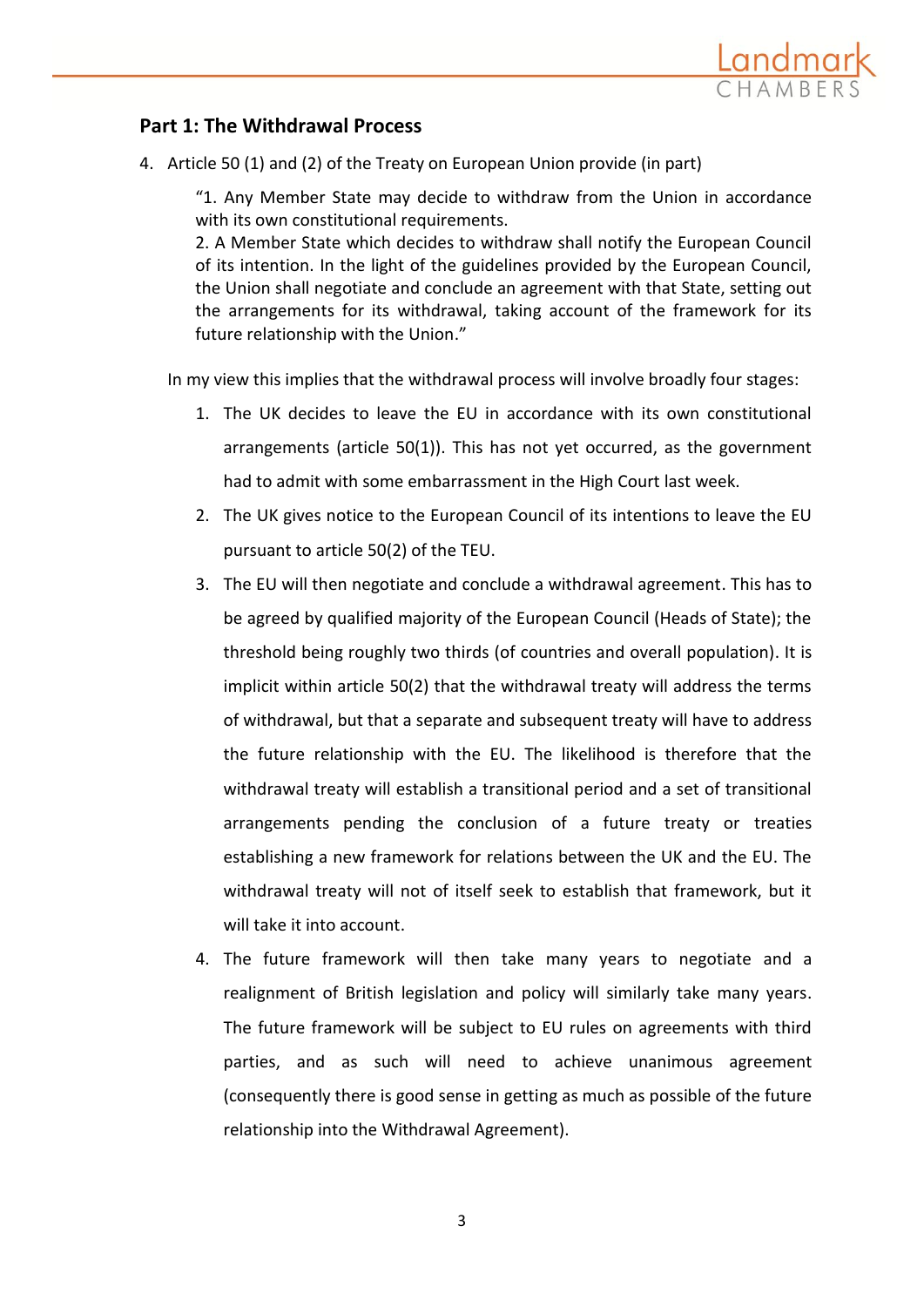

# *Stage 1: Deciding to leave pursuant to Article 50(1) TEU*

- 5. Article 50(1) of the Treaty on the European Union provides that a member state may decide to leave the EU in accordance with its own "constitutional arrangements". The provision, inserted into the Treaty On European Union by the Lisbon Treaty of 2007, was intended to clarify that it was possible to leave the EU, but it has never been deployed<sup>1</sup>. No decision to leave the European Union has yet been made by the UK. The High Court is currently hearing joined legal challenges by Ms Miller and Mr Dos Santos concerning the question whether the UK's constitutional arrangements require that decision to leave the EU to be made by parliament, or whether it can be made as an executive decision- as a matter of royal prerogative. A number of challenges emanating from Northern Ireland have also been reported. The arguments on the question of the prerogative are discussed by Hickman et al in a helpful article<sup>2</sup> and transcripts and skeleton arguments of the argument in High [Court are now freely available.](https://ukconstitutionallaw.org/2016/06/27/nick-barber-tom-hickman-and-jeff-king-pulling-the-article-50-trigger-parliaments-indispensable-role/) It will be up to the courts to decide how the decision to leave is to be made. A central argument for the Claimant seems to be: "Suppose that there had been no referndum. Would it have been "in accordance with the UK's constitutional arrangements" for the prime minister to unilaterally notify the European Council that the UK was withdrawing from the EU? No. Has the referendum broadened the ambit of the prerogative? No."
- 6. There will probably be an appeal, possibly a "leap-frog" appeal to the Supreme Court. If so, this would leave open the possibility of an article 50 notification by the end of March next year (provided the government wins the case).

 $\overline{a}$ 

 $1$  Professor Steve Peers describes four conceivable methods for leaving the European in his blog here <http://eulawanalysis.blogspot.co.uk/> as follows:

<sup>&</sup>quot;However, this has not prevented many hard-line Brexiter[s claiming](http://www.voteleavetakecontrol.org/a_framework_for_taking_back_control_and_establishing_a_new_uk_eu_deal_after_23_june) that Article 50 is not the only mechanism for extrication. The Vote Leave Roadmap considers that there are three main options for withdrawal. The first method suggested is use of the Article 48 TEU process for changing the treaties of the EU. The second suggestion is the Article 50 TEU process and the final suggestion was to rely on general public international law, specifically article 54 of the Vienna Convention of the Law of Treaties 1969. A fourth possibility also tentatively mooted, is for the UK to simply repeal the European Communities Act 1972 and replace it with new UK law."

<sup>&</sup>lt;sup>2</sup> https://ukconstitutionallaw.org/2016/06/27/nick-barber-tom-hickman-and-jeff-king-pulling-the-article-50-triggerparliaments-indispensable-role/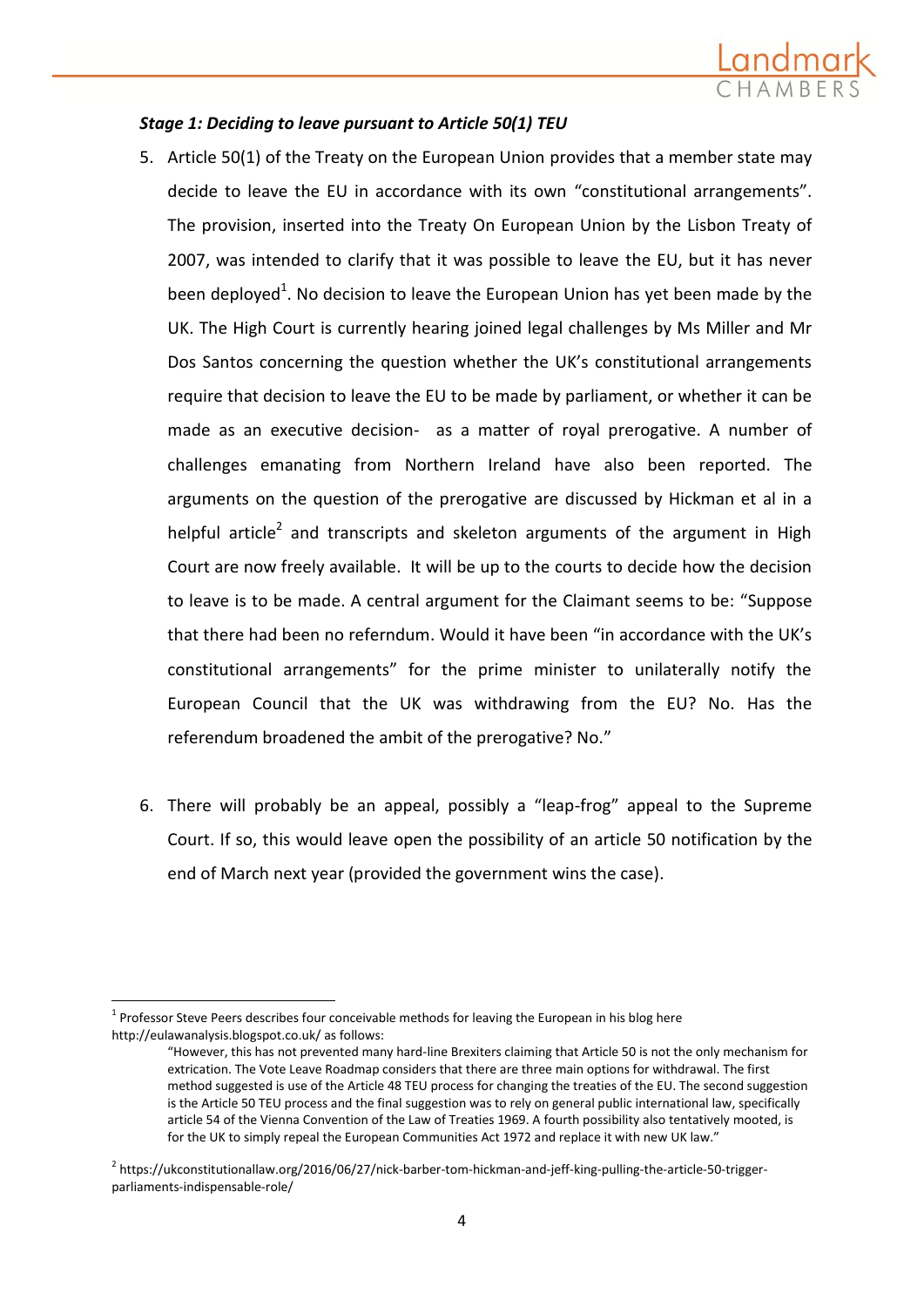

## **Repeal of the European Communities Act 1972**

7. Some of the leading proponents of Brexit such as MEP Daniel Hannan advocate the repeal of the European Communities Act 1972 as the sole mechanism for achieving a clean break. It is now confirmed that an Act to repeal the 1972 Act will be tabled at some point next year, presumably such repeal taking effect on "Brexit day" to give domestic legal effect to withdrawal, but that would be only upon the TEU and the Treaty on the Functioning of the European Union (the TFEU) ceasing to apply as a result of the article 50 process. The "Great Repeal Bill" will also enact, wherever practical, EU law into UK law. It is unclear what this means in practice. It may mean that most regulations which currently take effect through the principle of direct effect will be put on a domestic statutory footing. Presumably some Directives will also be fast-tracked into UK law. But it might not mean (for example) that EU law on free movement of workers will be re-enacted.

### **The Effect of Leaving the EU: EU Treaties Cease to Have Effect**

8. Sub paragraph (3) of Article 50 provides:

"The Treaties shall cease to apply to the State in question from the date of entry into force of the withdrawal agreement or, failing that, two years after the notification referred to in paragraph 2, unless the European Council, in agreement with the Member State concerned, unanimously decides to extend this period."

Accordingly, two years after initiating the article 50 process, the Treaties - defined in the preamble as the TEU and the TFEU - cease to apply. That is what withdrawal from the EU means (absent any alternative agreement). No state obligations under international treaties other than those two treaties are cancelled. The UK's accession to the European Convention on Human Rights; its membership of the United Nations etc. are unaffected. Its ratification of the Aarhus convention is unaffected. Similarly, domestic legislation which implements EU law is unaffected by the Article 50 process: it would require specific parliamentary decisions to withdraw such legislation.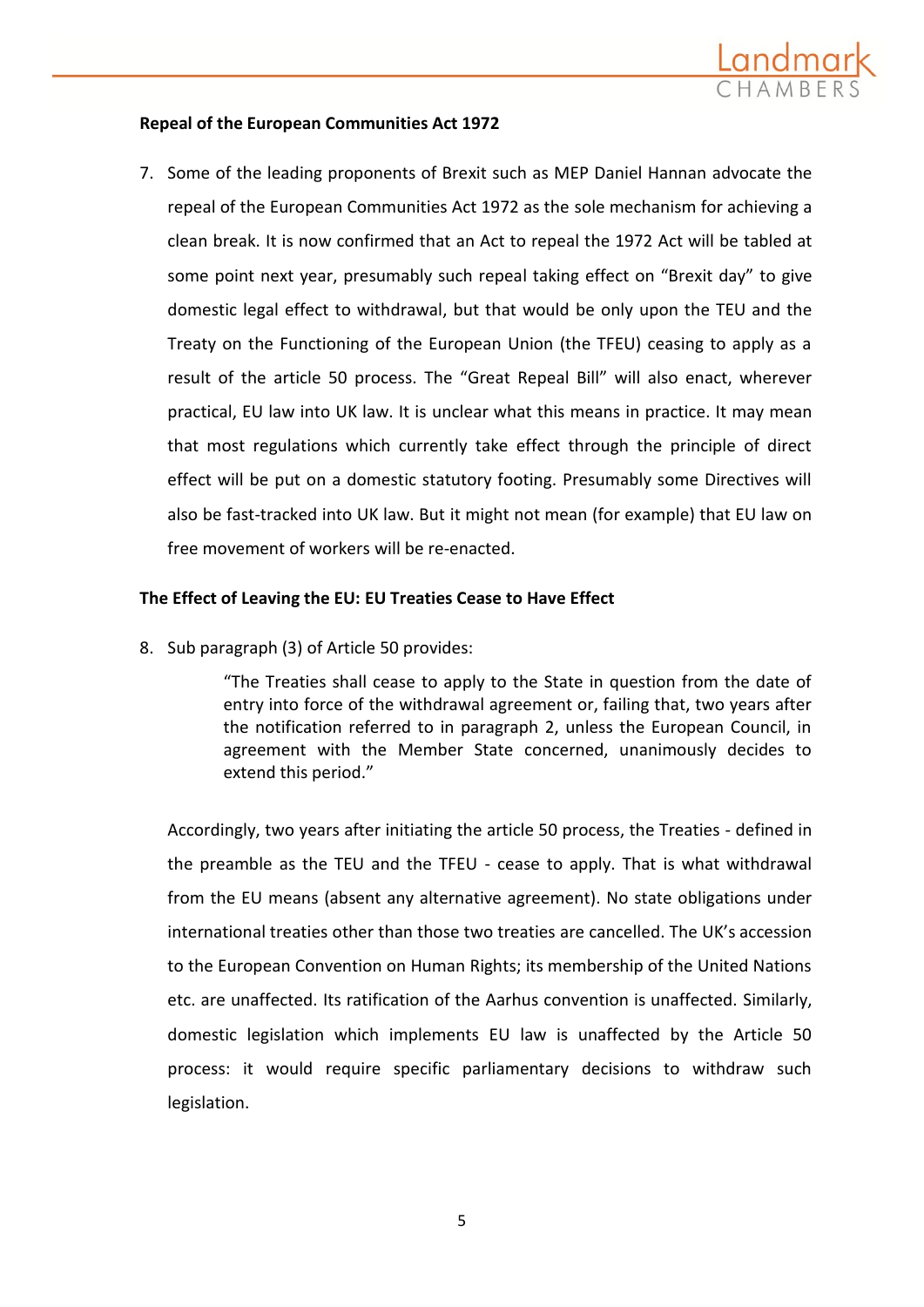

### **Stage 2: Negotiation of Withdrawal Treaty**

- 9. It is an entirely open question as to what legal order will be negotiated to replace the TEU and TFEU once they cease to apply. Similarly it is a matter for the UK parliament to decide what domestic measures will accompany the process of leaving. If the UK does not agree a withdrawal treaty and simply exits the EU at the end of the twoyear period, then upon the EU treaties ceasing to apply, without any replacement or transitional treaty, all EU Directives and the supremacy of EU law, as well as the principles of direct effect and indirect effect will all cease to apply. But that is not going to happen: the extent to which such principles are in fact modified will depend upon what provision the withdrawal treaty makes as to these principles- and that is a matter which is entirely open to debate. Even in the event that the withdrawal treaty makes no transitional provisions, as a matter of domestic law, saving provisions will be passed to avoid a legal vacuum emerging.
- 10. A significant question in this regard- which will potentially impact on the withdrawal treaty- is the extent to which the UK remains in the single market. If it does, then it seems to me to be likely that the EU will require it to accept much of the *acquis* of European law, just as Norway does. I would anticipate (though this is speculation) that most environmental law would, in this case, be bundled in with the law that the UK is likely to adhere to. But even if the UK is not compelled to retain environmental law as part of the deal on the single market, there is no reason in principle why the UK should not continue to adhere to EU environmental law either completely, or to shadow it through domestic legislation. Whether it choses to or not is essentially a matter of political choice for the UK.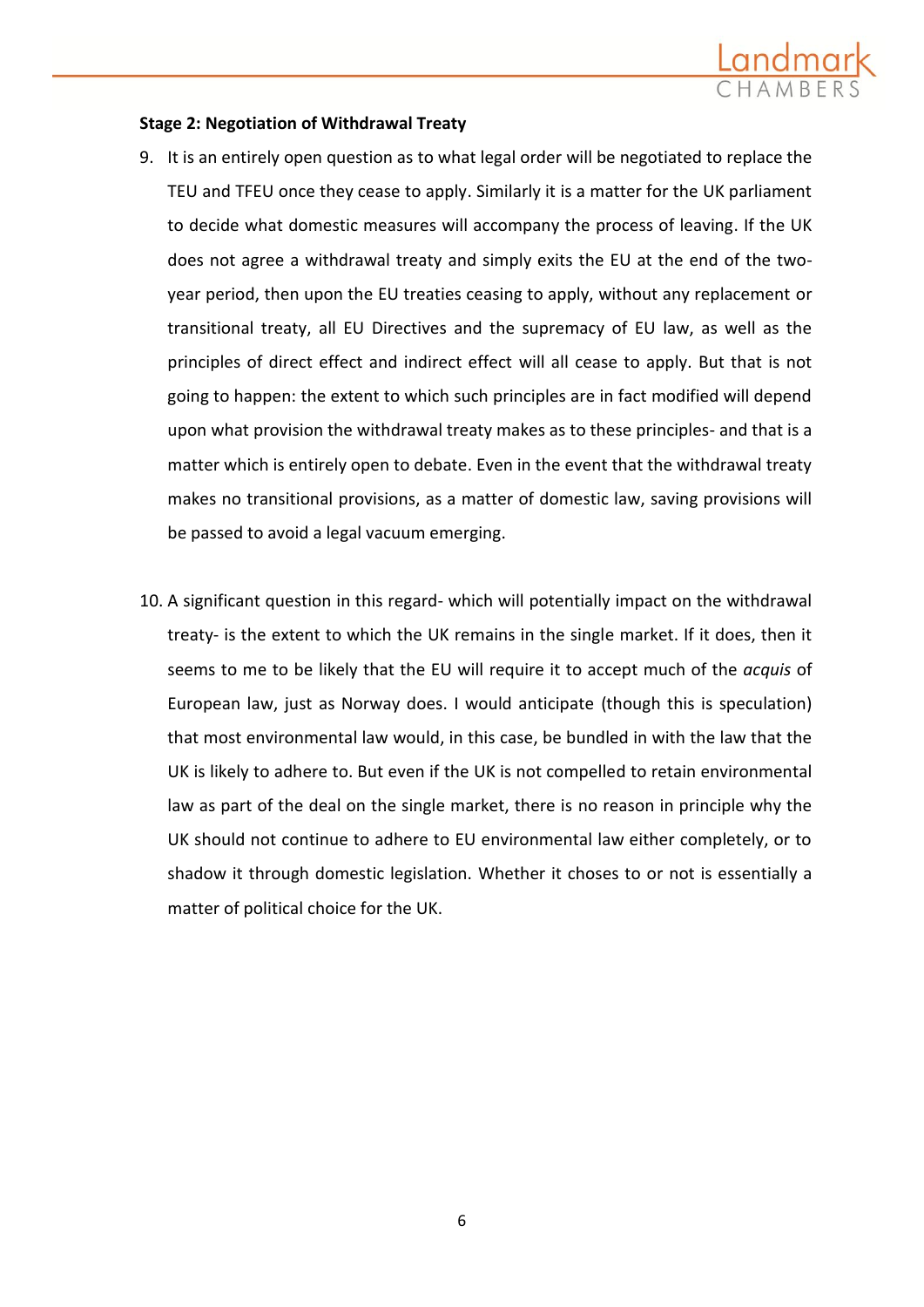

# **Part 2:**

# **The Impact of Brexit on UK Planning Law and Policy is a Matter of Choice**

11. In this part I explain why there do not need to be many automatic consequences of Brexit for UK planning and environmental law. To illustrate this I consider some of the components of environmental law: Climate change, EIA, SEA, Aarhus Convention and Habitats conservation and the choices the UK might make as to the nature of the future relationship it negotiates with the European Union.

## **Impact of Brexit on Climate Change and Environmental Assessment**

# *Existing UK Climate Change Legislation and Policy*

12. The Climate Change Act 2008 establishes a legally binding target to reduce the UK's greenhouse gas emissions by at least 80% in 2050 from 1990 levels. This objective was partnered by measures in the Planning Act 2008 to ensure that planning specifically addressed climate change. Thus, [section 19 \(1A\) of the Planning and](http://www.legislation.gov.uk/ukpga/2008/29/section/182)  [Compulsory Purchase Act 2004](http://www.legislation.gov.uk/ukpga/2008/29/section/182) (added by the Planning Act 2008) requires local planning authorities to include in their [Local Plans](http://planningguidance.communities.gov.uk/blog/guidance/local-plans/) "policies designed to secure that the development and use of land in the local planning authority's area contribute to the mitigation of, and adaptation to, climate change". Tackling climate change is now a key priority in national policy both in spatial planning and in decision taking. Paragraph 93 of the NPPF states: "Planning plays a key role in helping shape places to secure radical reductions in greenhouse gas emissions". A component of the definition of sustainability is "moving to a low carbon economy" (NPPF para 7).

# *Existing UK Practice on Environmental Assessment*

13. Sustainability appraisal is the process by which the effects of plans and programmes in the UK are assessed in the course of being made. This assessment process includes assessment of climate change impacts. Sustainability Appraisal is intended to implement the requirements of the SEA Directive but it is nonetheless a process designed by domestic legislation. Environmental impact assessment is the process by which the environmental effects of plans and projects on the environment are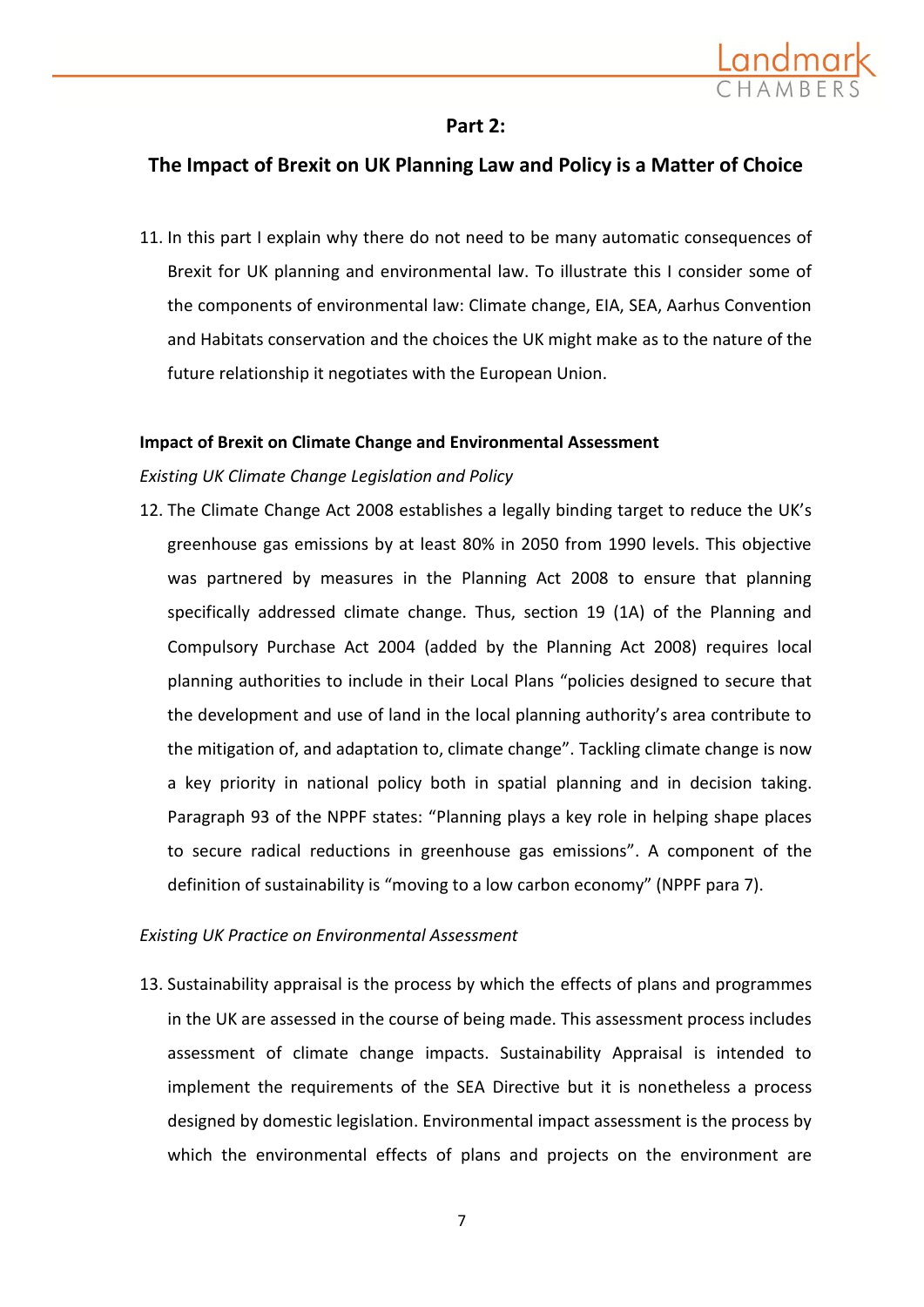

assessed. Again, this is a process governed by (hundreds of) domestic regulations which are intended to implement the EIA Directive in various different fields of planning. The EIA process ensures that climate change impacts are required to be assessed in relation to major developments.

14. Thus, each process, although European in origin, has been integrated within the UK system of town and country planning. In turn, the requirements of the EU directives supplement rather than replace the pre-existing domestic systems. It is fair to say that in some areas (minerals development for example) EIA has resulted in a lot more detailed environmental assessment than was required, say, in the 1990s before EIA had much influence. However, the more detailed assessment now undertaken is not entirely due to the impact of the directives as much as to an overall domestic and international trend of increasing concern for the environment and of recognition of the part that procedural protections can play.

# *Effect of Cessation of Influence of EU Directives*

- 15. Supposing a 'hard Brexit' in which the supremacy of EU law and the principles of direct and indirect effect (the *Marleasing* principle) ceased to apply, then some of the underpinning of the detailed EIA and SEA regimes that now pertain in the UK would be withdrawn. Mrs May's speech to the Conservative Party conference and David Davis' subsequent statements in the House of Commons indicate that this is intended to be the outcome of the negotiations. The cessation of SEA and EIA Directives would not of itself immediately lead to drastic change since the UK implements their regimes through domestic law. In time, however, in the event of such a "hard Brexit", it would be open to the UK to amend its procedures so as to reduce the extent to which these regimes require assessment of and consideration of environmental factors. It would however be a matter of political decision as to whether the UK did adopt that course.
- 16. Tackling climate change takes a central place in the UK's legislative and policy schemes on planning. This has not been as a result of being in the EU, but as a result of the significance of the issue. At the same time, climate change can sometimes be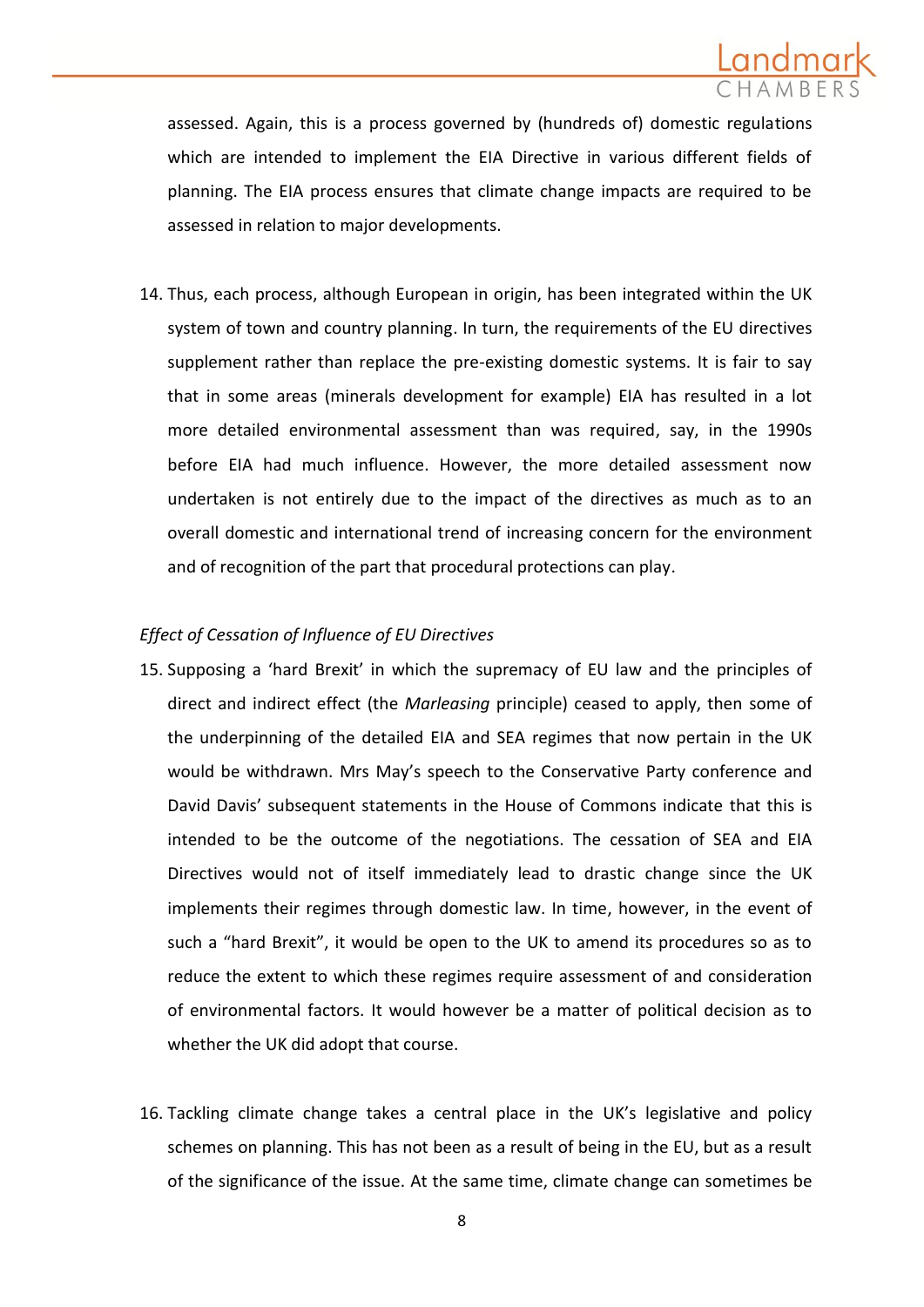

of peripheral significance in practice when local authorities or the Secretary of State are tasked with considering plans or planning permission. If that is the case, then again, that is not a consequence of EU membership. In my view the impact of leaving the EU is more likely to be felt in more obscure parts of EU environmental law which will be easier prey for those who regard such legislation as unnecessary or onerous.

- 17. What political choices might the UK make as to its continued harmonisation or divergence? This of course is a matter for speculation, and for debate. However, for the UK to depart significantly from existing practice on environmental assessment and tackling climate change would be against the domestic and international grain. Internationally, the RAMSAR convention, the Espoo Convention, the Aarhus Convention all expect environmental assessment and public participation. I consider it likely that in the event of leaving the European Union (whatever the terms) the UK will chose to retain the existing systems for environmental assessment in the immediate future without significant adjustment. It is instructive to note that the UK has recently loosened the thresholds for requiring EIA of a development, which demonstrates that as a matter of domestic choice the UK's standards exceeded those required by the EU (so the procedures adopted were not simply by virtue of being compelled). There is no reason to assume the automatic consequence of leaving the EU would be to diminish the procedural protections afforded by EIA and SEA further. Leaving the EU may afford an opportunity for a better system in the long run, since some of what is produced by developers pursuant to these directives and some of the concerns of public authorities are focused more on attempts to fend off legal challenge than to aid assessing environmental impacts.
- 18. I do consider that there is a risk the UK will in time fall behind EU legislation on planning if some form of harmonising framework is not retained. The EU will continue to pass environmental legislation, including revisions to the EIA and SEA directives while the UK's legislators may be too consumed with fire-fighting the legislative consequences of Brexit to match the EU in terms of progressive legislation.

9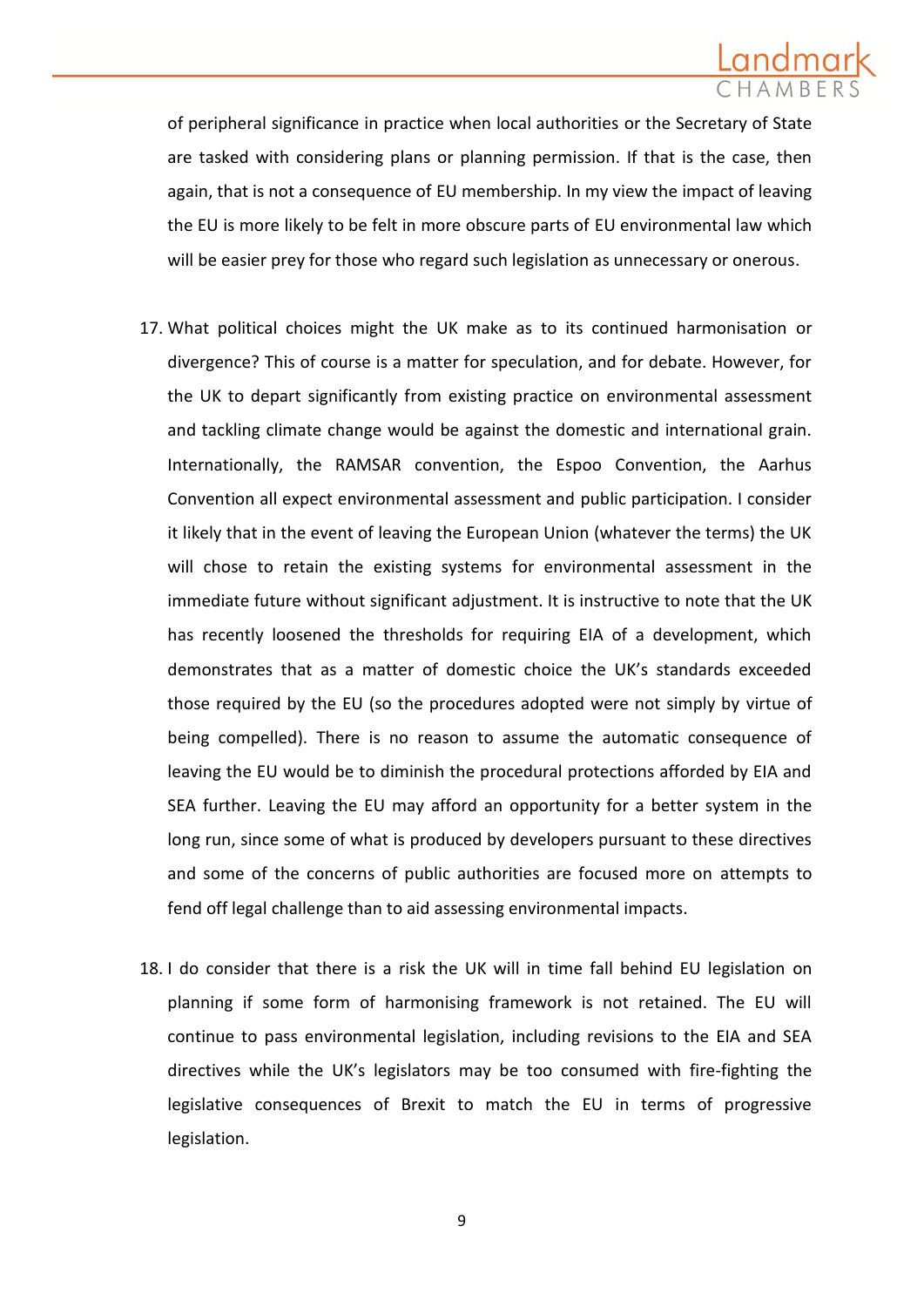

19. One significant issue in relation to environmental law as a whole, and particularly in relation to climate change, is that EU regulations unlike directives do not require to be implemented into UK law. EU regulations, once passed at EU level, apply automatically across every EU country, without having to be passed as law at national level. This means that in a "hard Brexit" scenario where direct effect no longer applied (and there was no saving provision) the force of these regulations would fall away. It seems that the "Great Repeal Bill" will ensure that existing regulations are enacted as UK legislation, but practically speaking there will need to be a continued means of harmonising with EU law in order to maintain trade links etc. Again, it seems to me likely that at least as a matter of domestic law, if not also as part of a withdrawal treaty, the UK will (and should) pass some sort of transitional saving provision to maintain equivalent regulatory standards with the EU. In my view there is also merit in the continued operation of EU regulations through the continued operation of direct effect, or through an equivalent mechanism following Brexit. This seems to be what is now envisaged by the government to take place in the Great Repeal Bill. Examples of regulations which would be affected are those on emissions trading and on greenhouse gas monitoring. A full list is on [European Law](file://fileserver/users/agoodman/Old%20Desktop/Cases/Friends%20of%20the%20Earth/Brexit/Climate%20Change%20Section%20for%20Brexit%20Advice.docx)  [Monitor](file://fileserver/users/agoodman/Old%20Desktop/Cases/Friends%20of%20the%20Earth/Brexit/Climate%20Change%20Section%20for%20Brexit%20Advice.docx)'s $3$  website.

### **Aarhus Convention**

1

20. The UK's ratification of this Convention will be unaffected by departure from the EU. However, the EU is itself a signatory to that convention and has passed a number of Directives which give effect to its three pillars (public participation, access to information and access to justice). The Aarhus Convention extends far wider than the EU. To some extent it reflects what had already become common practice, while it has to some extent pushed the EU and its member states a bit further on procedural aspects of environmental law. The Aarhus Convention has largely been implemented into UK law already (in part because it is a convention which the UK has ratified, rather than because the EU ratified it). Access to information is

<sup>&</sup>lt;sup>3</sup> [http://www.europeanlawmonitor.org/eu-referendum-topics/the-legislative-impact-of-brexit-on-environmental](http://www.europeanlawmonitor.org/eu-referendum-topics/the-legislative-impact-of-brexit-on-environmental-protection-in-the-uk.html)[protection-in-the-uk.html](http://www.europeanlawmonitor.org/eu-referendum-topics/the-legislative-impact-of-brexit-on-environmental-protection-in-the-uk.html)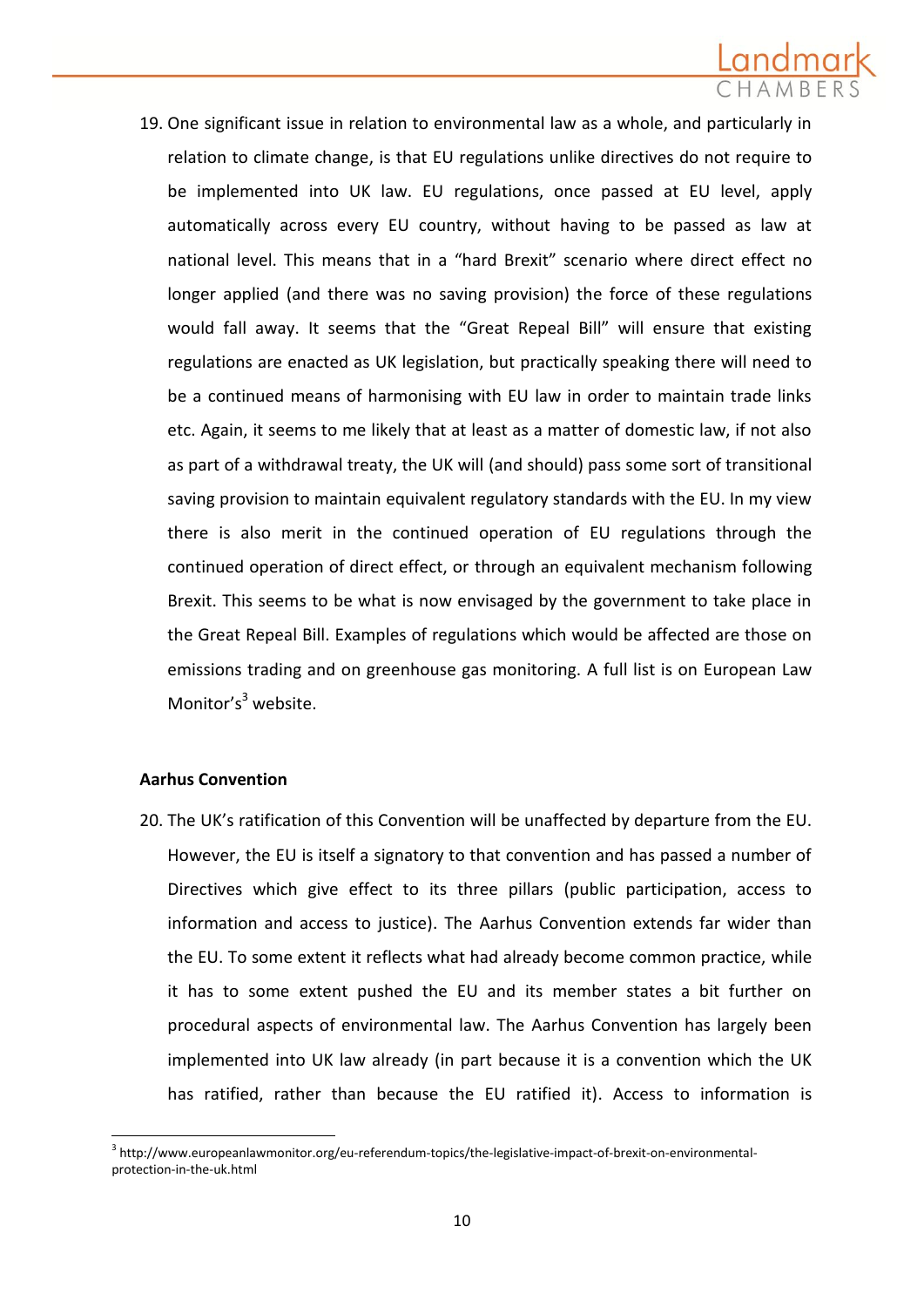

facilitated by the Environmental Information Regulations; public participation measures inherent in our planning system are concordant with the demands of the Aarhus Convention. If the EU Directives which seek to implement the Aarhus Convention were to cease to have effect, there would be little immediate impact on public participation and access to information. Access to justice has been facilitated by the emergence of protective costs orders and to a limited extent by "costs capping orders" under sections 88 to 90 of the Criminal Justice and Courts Act 2015. However, this is one area in which the UK has been resistant to implementation. Without EU Directives re-enforcing this pillar, it may be that the government takes the opportunity to treat its Aarhus obligations in a "softer" way and rein back on some of the measures so far taken to limit costs exposure of claimants.

### **Detailed Example of Impact of Hard Brexit with Regard to Habitats Directive**

- 21. In order to explore the potential impacts of leaving the EU further, I now turn to consider in more detail what the landscape with regard to the Habitats Directive might look like after an exit from the EU.
- 22. I stress it is, for example, open to the UK to seek to depart the EU on terms that maintain the application of all EU environmental law. However, suppose for argument's sake that the Habitats Directive ceased to apply to the UK. In England and Wales the Habitats Directive has been implemented primarily through the Conservation of Habitats and Species Regulations 2010 as well as several other sets of regulations specifically concerned with offshore petroleum; offshore marine conservation etc. Further regulations implement the Habitats Directive in Northern Ireland and Scotland (there have been over 30 sets of UK regulations in implementation of the Habitats Directive, while occasional provisions have been inserted to implement the Directive in hundreds of acts and regulations). All the domestic regulations take effect as a matter of domestic law of England, Wales, Northern Ireland and Scotland as the case may be. The government's intention to reenact EU legislation as UK legislation suggests that UK legislation which has already implemented EU legislation will remain in place in the medium term.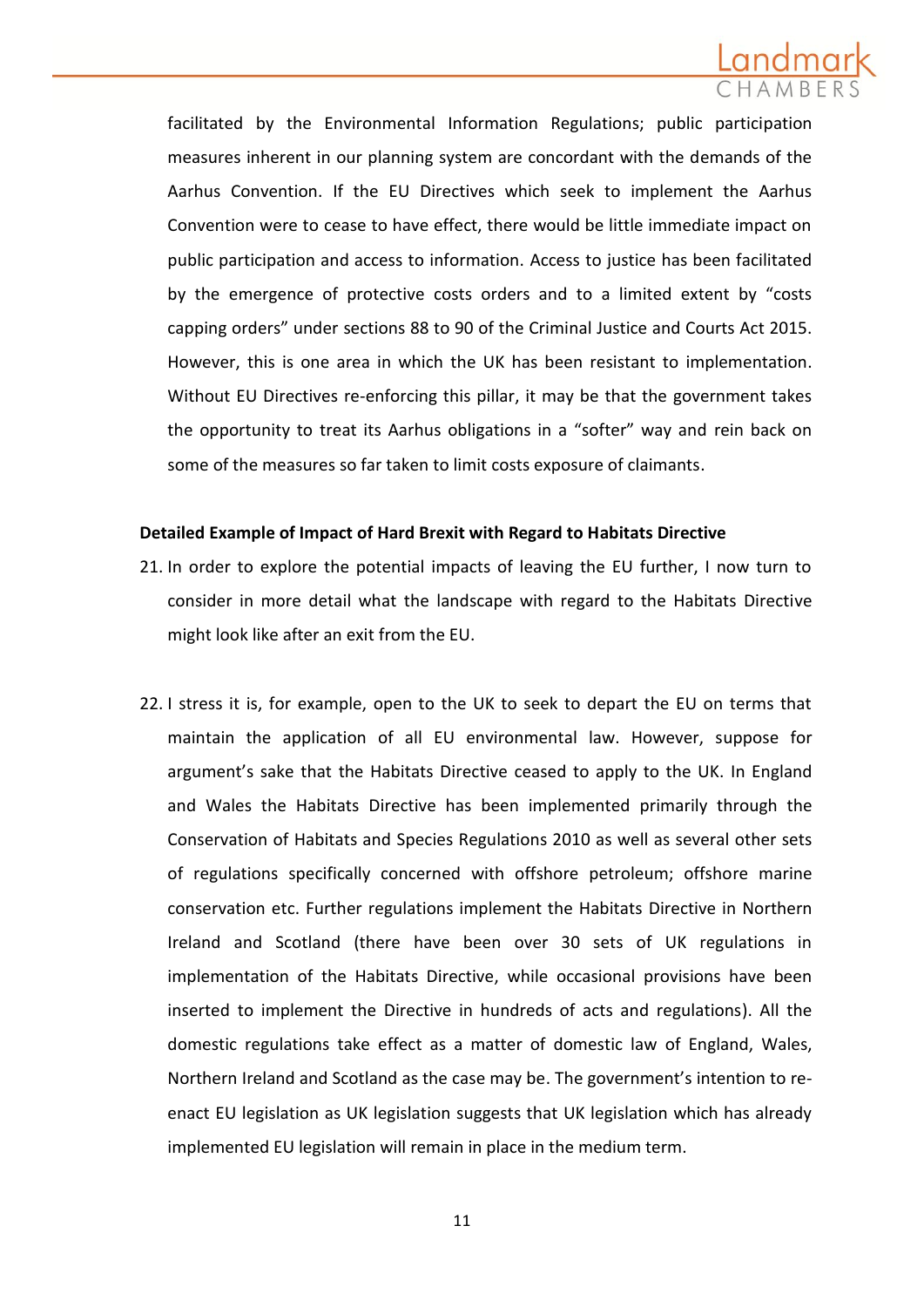

- 23. There is much international environmental law outside of EU law which would also continue to apply. The Bern Convention of 1979 is a parent to the Habitats Directive. The UK is a signatory to the Bern Convention, and is obliged by it to take measures to conserve habitats<sup>4</sup>.
- 24. I turn to consider the practical effects of the Habitats Directive ceasing to apply to the UK in the (assumed) event of a 'hard Brexit'.

## **Designation of Protected Sites**

**.** 

- 25. The UK is currently obliged, pursuant to the Habitats Directive to designate Special Areas of Conservation which are intended to form part of an EU-wide coherent European ecological network called Natura 2000. This EU-wide programme of designating sites has probably been more ambitious and effective than if member states had been left to devise their own networks as a matter of domestic competence. This is not least the case because many threatened species, as well as some threats to bio-diversity (eg. alien species, climate change) cross borders. The UK has designated around 9% of its terrestrial area as SACs, this being one of the smallest of any EU nation (Slovenia, the greatest, has designated 38%).
- 26. Exiting the EU on terms in which the Habitats Directive ceased to apply would have no immediate impact on the existence of the protected network of sites because sites which had been designated as SACs or SPAs would continue to be protected by the Habitats Regulations and correlative policies as a matter of domestic law to effectively the same degree as if the Habitats Directive applied. Furthermore, every site designated pursuant to the Habitats Regulations is also a SSSI under part II of the Wildlife and Countryside Act 1981 (WCA 1981), which is part of domestic law. While SSSI is a less powerful designation than SAC in protecting against development, it

 $^4$  However, unlike the Habitats Directive, it contains no mechanism for implementation: it is a form of "soft law" whose implementation is left to the signatory states. It is not partnered by any funding (unlike the EU Directives which are partnered by the EU Life programme and CAP rural development budgets) By contrast, while the Birds Directive and Habitats Directives have not been implemented with complete vigour by EU institutions, they have proved to be much more effective in achieving results than other forms of international obligation.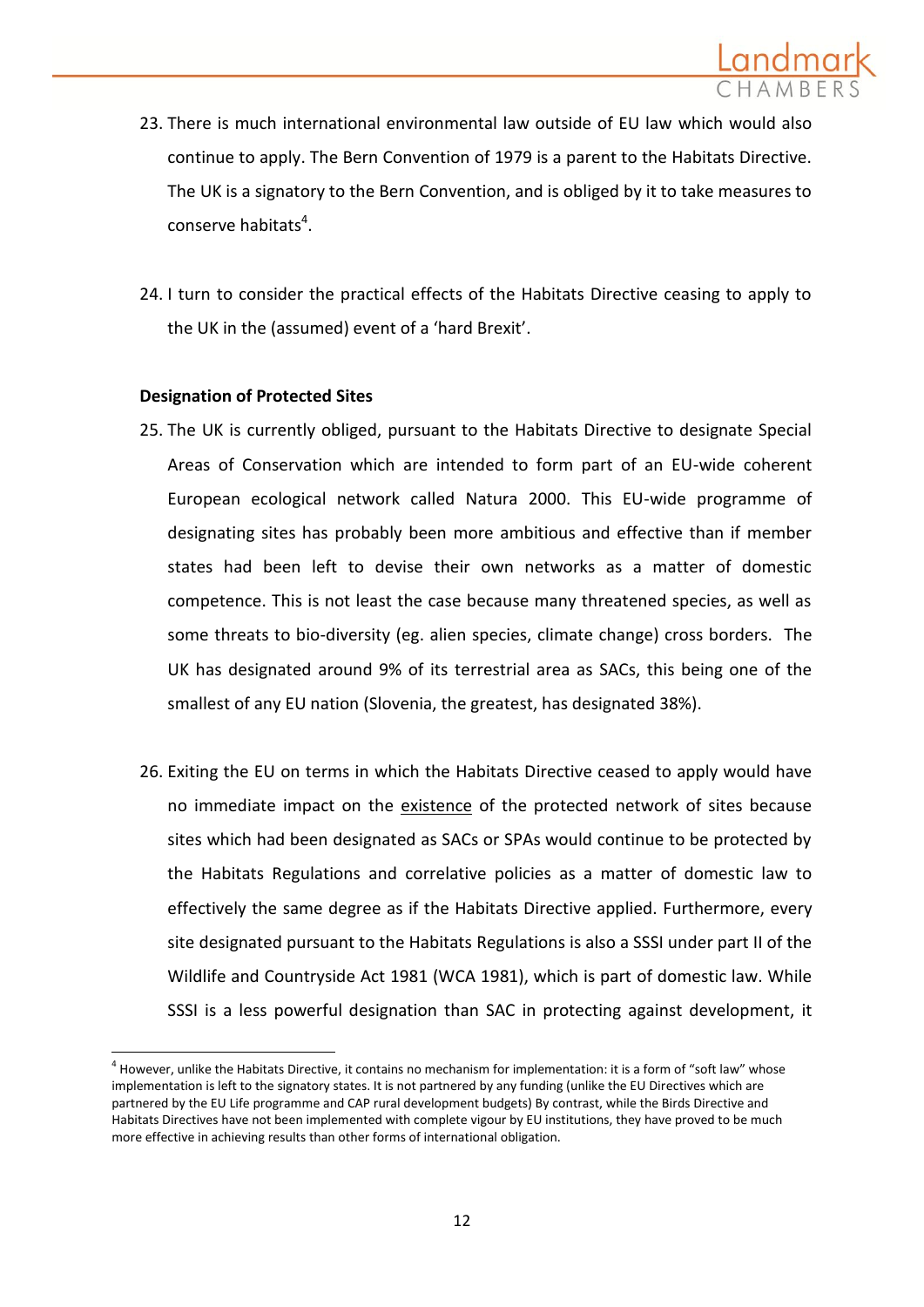provides a fall back and would mean that there was no simple means of getting around the protections afforded to designated sites.

- 27. By way of analogy, about 80 wetlands are designated pursuant to the RAMSAR convention of 1973. Although this convention has no statutory basis in domestic law, each of these is also a SSSI (and therefore subject to the provisions of Part II of the WCA 1981) and most are SPAs under the Birds Directive (and therefore subject to the Habitats Regulations). National policy also covers RAMSAR sites.
- 28. If the Habitats Directive ceases to apply, it is possible that extension of the existing network of protected sites might halt. However, while the UK is currently undertaking work on the designation of new marine sites, I understand that significant advancement of the existing network of terrestrial sites is in any event unlikely. Indeed the Commission's Natura 2000 January 2015 Newsletter stated that the UK's network was nearly sufficient. If EU law ceased to apply to Habitats, then such limited encouragement and compulsion as is provided by the Commission to further designate SACs would evaporate, but the Commission has never ardently compelled the designation of sites under the Habitats Directive or the Birds Directive (so the practical consequences may well be limited). Any planned extension of the network of conservation sites might well proceed in any event by designation of the site as a SSSI.
- 29. Furthermore, exit from the EU may not be all one-way. If the Common Agricultural Policy were replaced, there is the possibility that some of the environmentally destructive consequences of agricultural subsidies could be tackled with it. For example, it might be that former agricultural land could more realistically be given over to conservation<sup>5</sup>.

**<sup>.</sup>** <sup>55</sup> See for example this summary in George Monbiot's article in May 2013:

https://www.theguardian.com/environment/georgemonbiot/2013/may/22/britain-uplands-farming-subsidies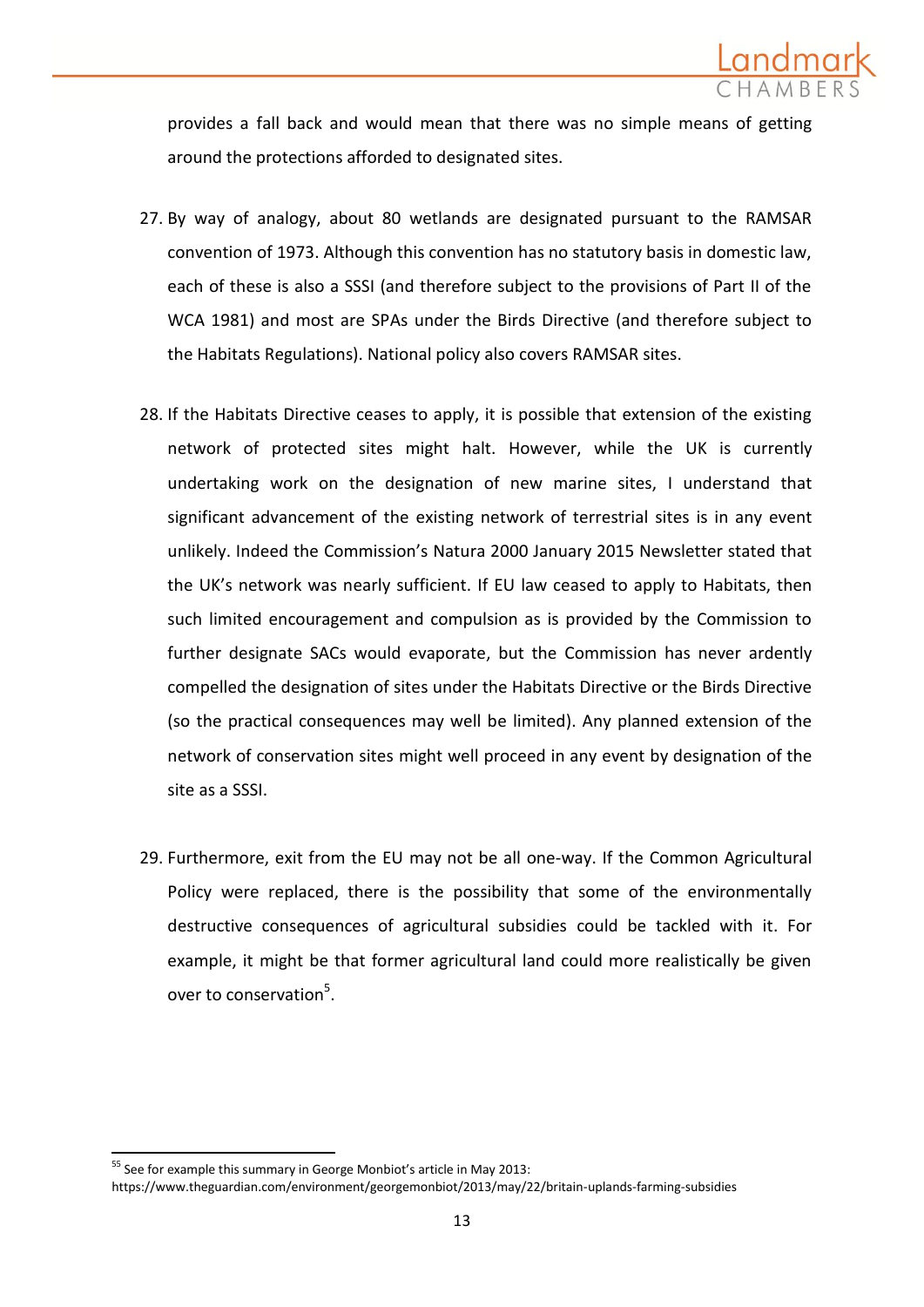

#### **Impact on Developers and Development**

- 30. If the Habitats Directive were to be taken out of the framework of UK law, there would be no automatic impact on the rules governing development. The Habitats Regulations implement the requirements of the Directive, in some cases going beyond the supranational minimum standards imposed by the Directive. Those regulations are partnered by the WCA 1981 and other domestic provisions, as well as domestic policy. The mere removal of the underlying directive would have little immediate impact. Of course departure from EU environmental law does remove a fail-safe in the long run (see below). The continued operation of the regulations without the underpinning of the Directive and the EU institutions would not be without issues that required to be addressed: enforcement powers and mechanisms such as those of the EU Commission would be withdrawn and require replacement; some aspects of interpretation and effect of domestic regulations refer back to the Directive and would need to be amended or addressed. For these kinds of reasons some sort of sweeping saving provision would be far more sensible as an interim measure than hoping to go through with a tooth comb every one of the thousands of regulations that refer to EU law and amend them.
- 31. If EU environmental law ceased to apply in any form, the possibility of references to the ECJ or infraction proceedings by the Commission would also evaporate. The diminishment of these enforcement mechanisms could (unless replaced) have some impact on the efficacy of the Habitats regime. Certain legal challenges would no longer arise if the *Marleasing* principle (that domestic regulations must, as far as possible, be construed consistently with the purpose of the Directive they implement) no longer applied. Again that might in isolation diminish the efficacy of the regime. That said, it is likely that courts would continue to have regard to EU law to understand domestic regulations passed in implementation of it, so any changes may not amount to much in substance.
- 32. When EU Directives are amended an issue would arise as to whether the UK sought to keep pace or not. The automatic legal obligations which have in some cases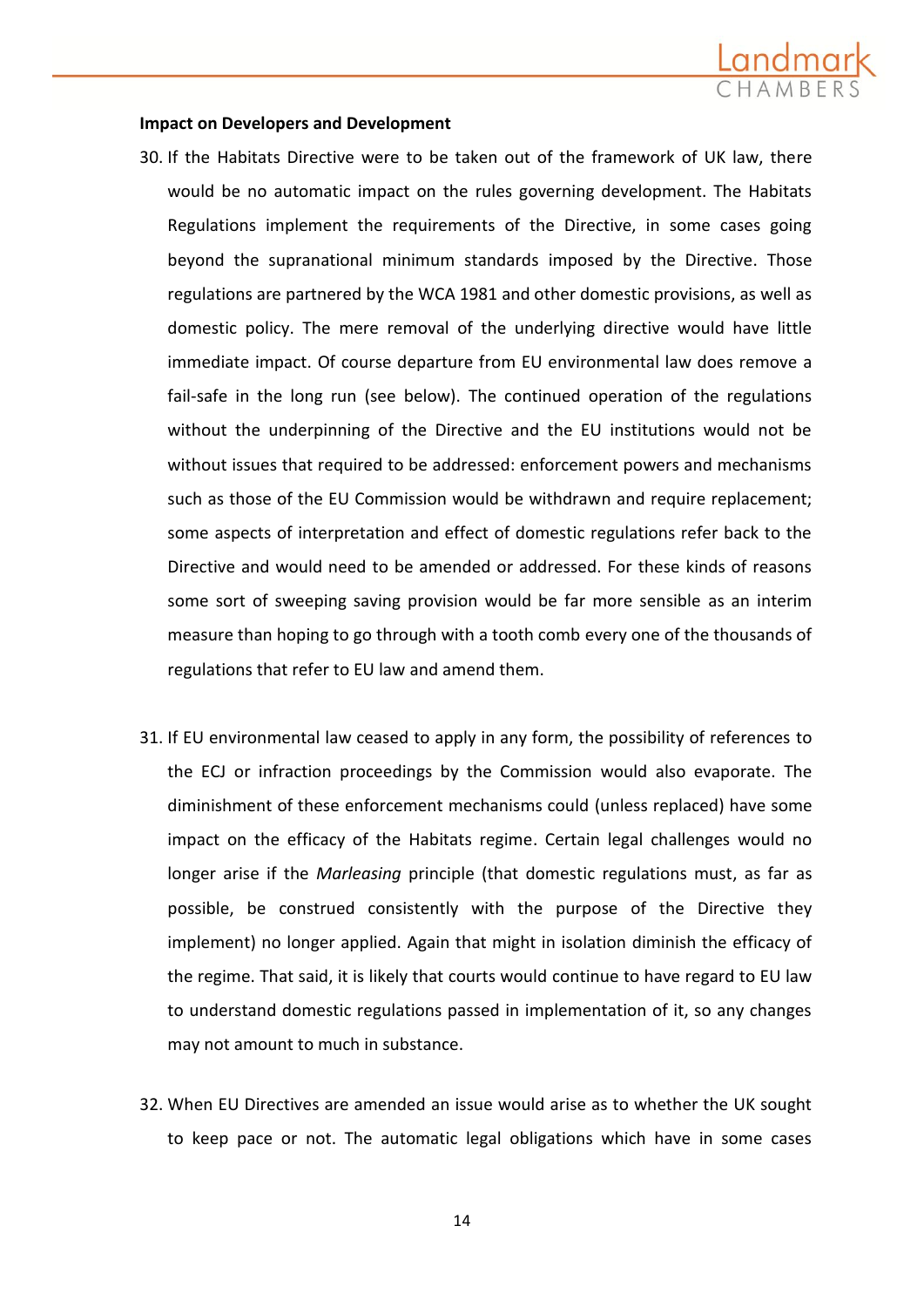

proved to be a spur to legislation would be removed, so that inertia might have greater force.

#### **Protection of Threatened Species**

33. The Habitats Directive also provides a general system of protection for European Protected Species listed in Annex 1 to the Directive. The Directive, requires member states to implement measures to prevent the deliberate, and for some species, the unintentional capture or killing etc. of protected species. Again, these provisions have been implemented domestically and any immediate changes are unlikely to be dramatic.

### **The Resource Implications of Changing the System**

- 34. If the Habitats Directive ceased to apply, it would in the long run be open to the UK to change the domestic system that currently implements it. While there would be pressure from developers to do this, there is also political sense in maintaining harmony with the EU over a system which needs to be international to be effective.
- 35. The resource implications for replacing the former scheme could be very onerous and even more onerous on the devolved administrations in Scotland, Wales and Northern Ireland. There will need to be careful amendment of swathes of legislation. For example, regulation 3 of the Conservation (Natural Habitats etc.) Regulations 1994 (which still applies in Scotland) provides for Scottish ministers to carry out their functions under a whole host of statutory provisions in a manner which secures compliance with the Directive. Amending even this provision could be complex. Since the Scotland Act 1998, the Scottish Parliament has assumed legislative power over local government, planning and the environment and the Scottish Executive holds most of the functions of the former Secretary of State for Scotland. Yet at the same time, international and EU relations are reserved to Westminster. In practice environmental law and policy-making is governed by concordats between the two parliaments. Thus, Westminster may agree a Withdrawal Treaty which impacts on EU law in Scotland, but revision of implementing regulations to make sense of that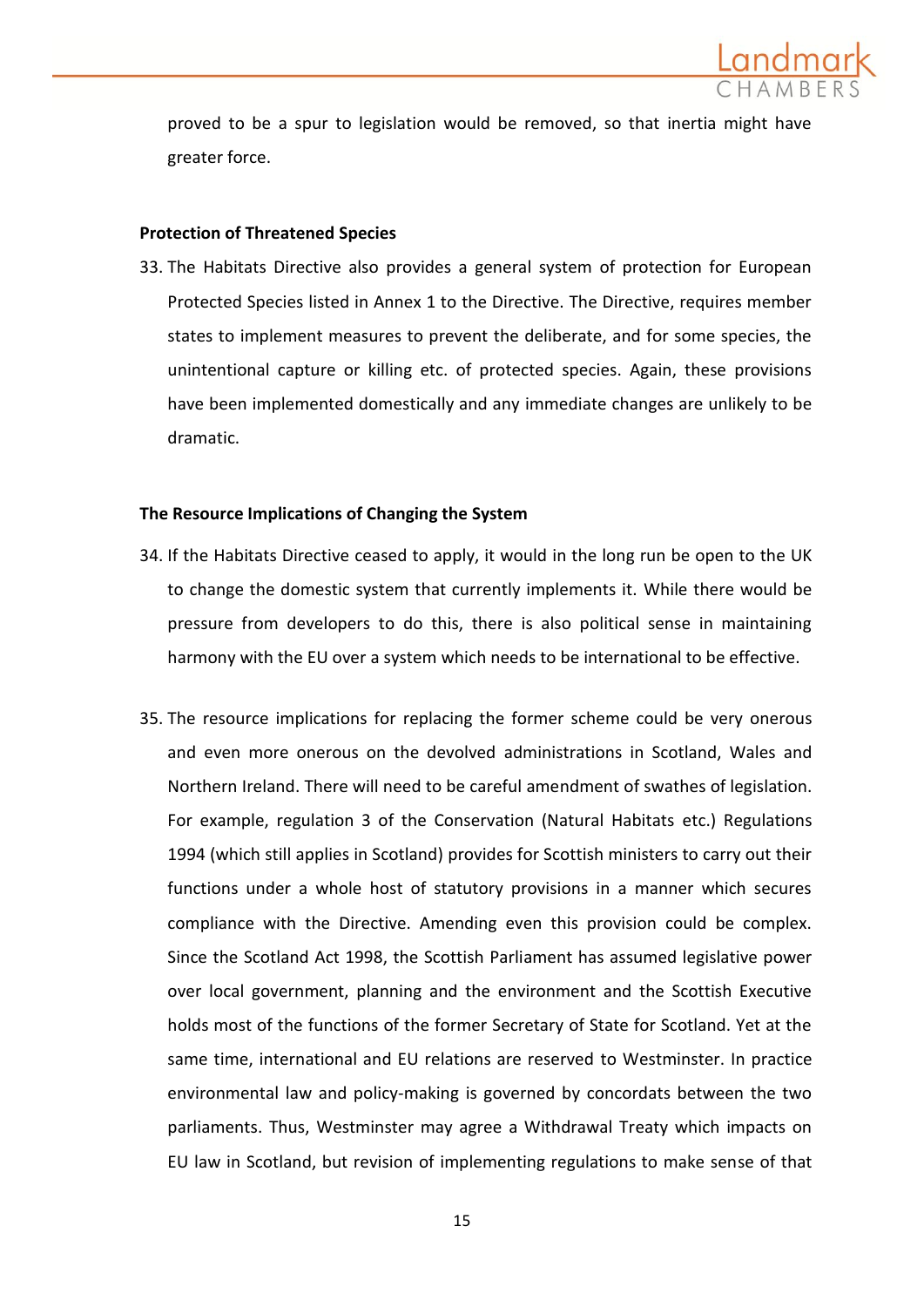

change will be within the competence of the devolved Scottish administration. There is potential for conflict, and complexity and a significant drain on resources. Similar, but different complexities will arise in relation to Wales and Northern Ireland. Even minor deviations from the Habitats regime, though possible, are likely to be very complex, and there will be scant resources for achieving them.

## **Summary of Position on Habitats**

36. If Environmental Directives as well as the principles of the supremacy of EU law and of direct and indirect effect ceased to apply to the UK, the immediate consequences for habitats conservation would be limited because domestic law already implements European law and it would continue to do so. The consequences would only start to be felt if the UK government subsequently decided to diminish protection of habitats. There is an argument however that there would be a strong pull towards retaining the *status quo* since the existing system provides a workable balance between conservation and economic interests and is strengthened by its connection to an international conservation programme. The House of Commons Environmental Audit Committee stated in its Third Report of Session on 23 March 2016:

> "The UK Government's view, as expressed to us by Rory Stewart MP, Parliamentary Under-Secretary at DEFRA, was that, in general, the correct balance between common EU frameworks and distinct national approaches had been broadly achieved in the environmental sphere. He said, "We have not concluded that we need to return competencies from the European Union in relation to the environment."

37. At the same time, there might be opportunities arising to strengthen UK conservation efforts- for example from the cessation of the Common Agricultural Policy.

### **Effects of Brexit on Wider Environmental Law**

38. The effect on the legal landscape would not necessarily be an even one, however. I have not attempted a review of the whole scope of EU environmental law since to do so would require an extensive paper addressing biodiversity, animal welfare,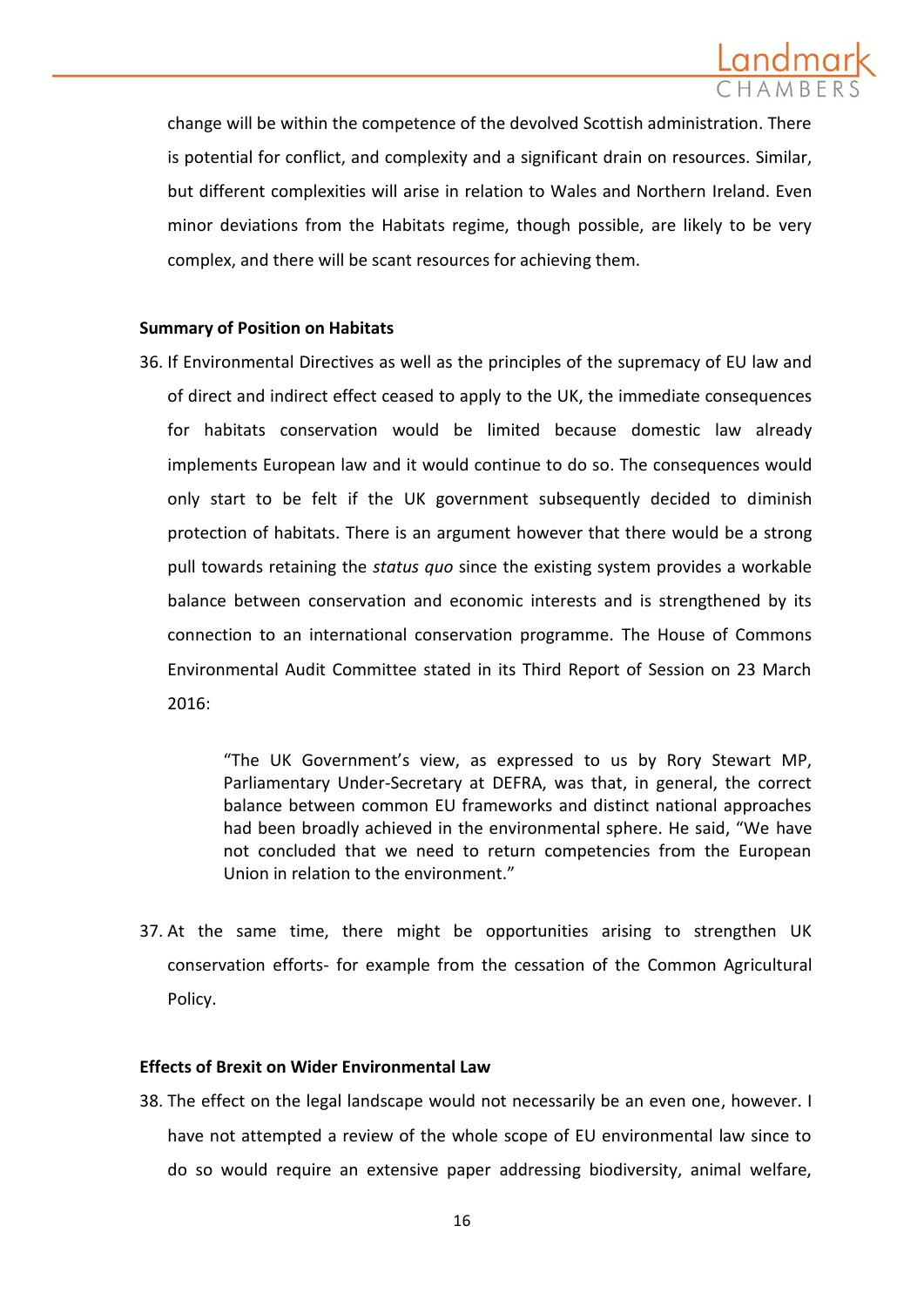

product regulation, labelling, water protection, air pollution, noise, climate change, energy and waste (among other areas). It may be that in other areas where domestic legislation has not implemented EU law, or where the profile of that law is not as high as the Habitats Regulations, there will be more scope for the UK to apply weaker domestic standards than would pertain if it remained a member of the EU.

## **Part 3:**

# **A Proposed Solution for Exiting the EU**

#### **A Two-Stage Process for the UK's withdrawal**

- 39. I have explained in the first part that article 50(2) of the TEU envisages a two-stage process- a withdrawal treaty and thereafter a more fleshed out future framework for UK/EU relations. The future framework for UK/EU relations will presumably need to give effect to the desire for "sovereignty" over UK law-making which is said to have been why some people voted to leave the EU. But the future framework will also need to recognise the advantages (particularly in relation to the environment) of continuing to maintain cooperation and harmonisation of legal frameworks. I suggest the following outline of how an initial withdrawal treaty, and thereafter a more substantial further treaty might operate (with particular regard to environmental law). In my view, this course best achieves the demand that the UK retains sovereign control over law-making (since there is now a countervailing risk that huge changes which neither parliament nor the people chose could be given effect by the new treaty).
- 40. Firstly, the withdrawal treaty pursuant to the article 50 negotiations will provide that until the end of a transitional period EU law:

- Which was in force at the date of departure (e.g. 2019); and

- Which comes into force during a subsequent transitional period shall continue to have effect over the UK. It seems as though the government is envisaging that at the date of departure, EU law and institutions will no longer play a part in the regulation of environmental law in the UK. That strikes me as likely to be problematic. In my view there is a case for environmental law to continue for a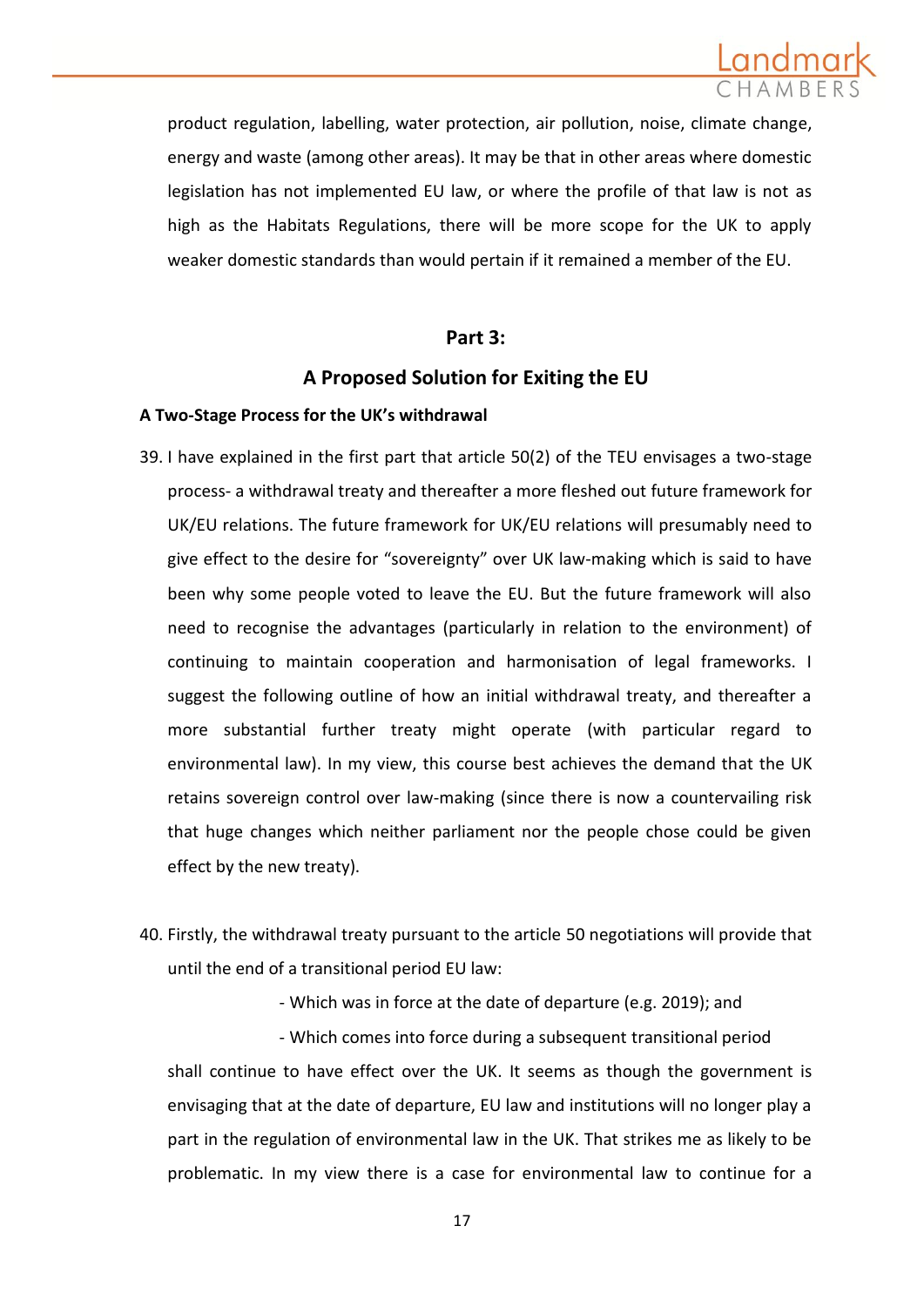

transitional period as though the UK were a member of the European Union (thus, the UK will, in respect of environmental law, remain subject to the jurisdiction of the ECJ; and to principles of EU law throughout the transitional period following withdrawal). This would preserve the legal framework which has been approved by parliament up to now, until such time as parliament has an opportunity to reconsider it. If this course is not adopted, there will be a very considerable period of uncertainty and litigation about the consequences of the new legal order- not just in relation to environmental law, but elsewhere too. The effectiveness of the law will be undermined significantly if the major institutions for enforcing the law are simply deprived of a role without replacement.

41. I would propose that the position after the transitional period will depend upon the terms of a further future treaty with the EU. The envisaged framework will see continued harmonisation and cooperation on most environmental matters. There will be some scope for the UK to deviate however. The construction of the future framework could be informed by the relationship enjoyed between Norway and the EU (though I do not suggest the UK joins EFTA).

### *Norway as an Example for a Bespoke Future Relationship for the UK/EU*

- 42. The history of the relationship between the EU and Norway illustrates how the UK can sensibly manage a divergence from the EU with a legislative and judicial structure independent of the EU, but without major disruption to either party. The EU/Norway relationship also provides a model for the transition process.
- 43. By the EEA agreement (to which Norway, Iceland and Liechenstein on the one hand, and the EU states on the other are contracting parties), Norway essentially agreed to most of the EU laws as they stood in 1992 including the four freedoms of movementworkers, capital, goods and services, as well as state aid, competition, consumer protection and parts of environmental law. The EEA Agreement does not cover common agricultural policy, fisheries, customs union, common foreign and security policy, justice and home affairs, taxation, or economic and monetary union. Norway's EU-based environmental law is governed by Article 73 and Annex XX to the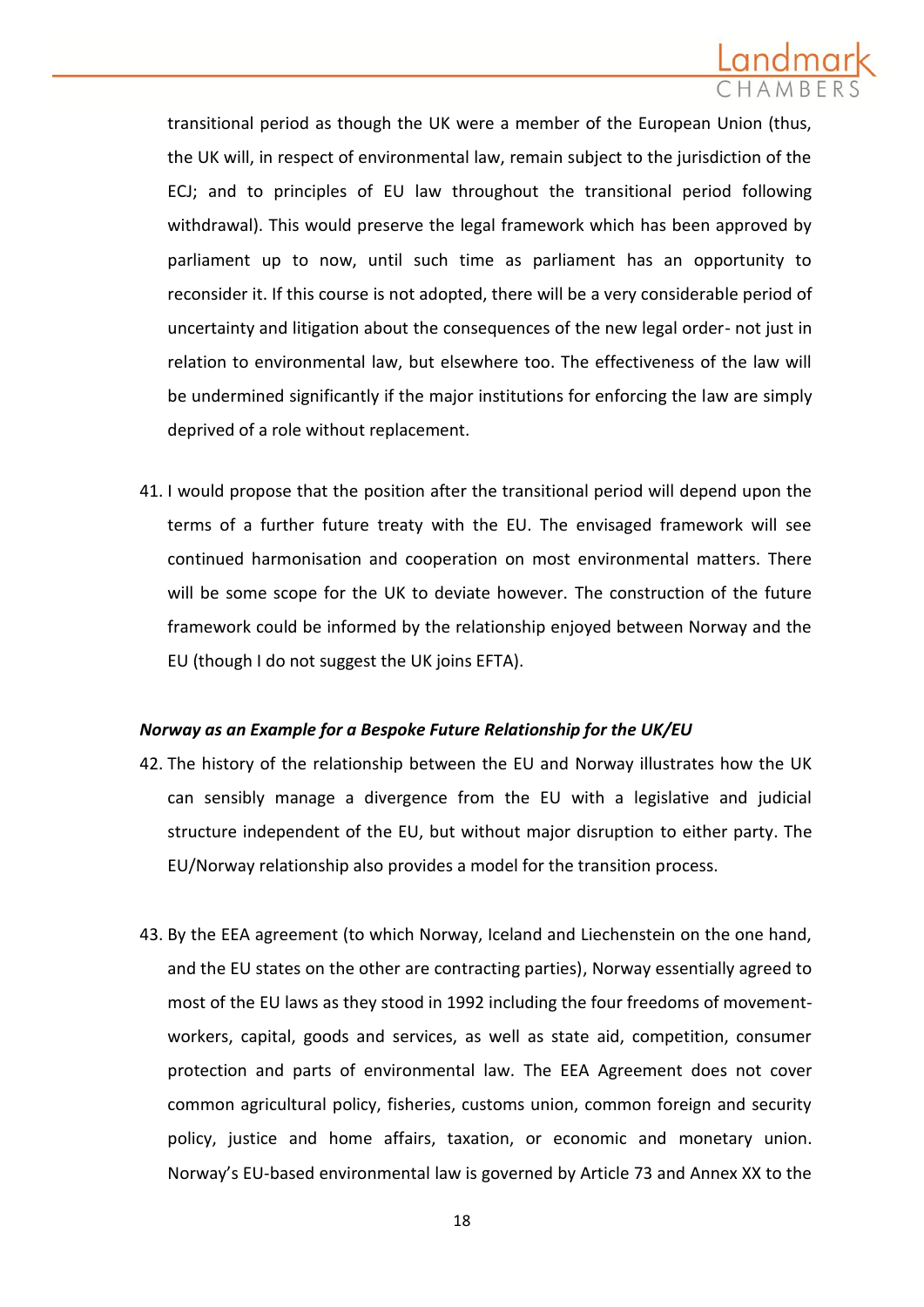

EEA agreement which incorporate provisions mirroring the provisions of the Treaty on European Union on the environment. For reasons bespoke to Norway's economy the Habitats and Birds Directives are notable exceptions to the environmental *acquis*  applying to Norway. The EFTA/EEA countries currently enjoy powers to influence the incorporation of EU law, either through (a) suggesting amendments to the EU law; (b) contesting its applicability to the EEA states; or (c) through a right of veto (though this has never been exercised). There is a necessarily complex, but sophisticated infrastructure and set of rules which govern how the EEA countries which are not within the EU incorporate and keep pace with relevant EU legislation (so as to retain harmony with EU countries in relevant areas), while retaining their sovereignty over areas which are not covered by EEA legislation. There are well-developed arrangements for courts to determine disputes over violations of these arrangements. Norway acceeds to the jurisdiction of the EFTA court which is not bound by, but often follows the case law of the ECJ.

44. There is no reason to retain the same mix of harmonisation and divergence of law in the future UK/EU relationship as is enjoyed by Norway now. The UK could continue to harmonise on all environmental law and retain the jurisdiction of the ECJ over its interpretation and application if it wished (subject to EU agreement- though there is little reason to see why it would be witheld). Or it could retain harmony on legislation and the jurisprudence of the ECJ up to, say 2019 when it leaves the EU, and thereafter either diverge or shadow EU environmental law. In that case a new international court would probably need to be established (this seems to me to be a significant issue which is yet to be addressed by the government). Rather than the notional veto enjoyed by Norway, there could perhaps be a system equivalent to the negative resolution procedure used for statutory instruments in parliament by which the instrument becomes law after 21 days unless objection is raised (following which there is debate). Adopting something along the lines of these objection procedures would secure the preservation of British sovereignty while at the same time securing the benefits of continued cooperation and harmonisation on EU law.

> Alex Goodman 18 October 2016